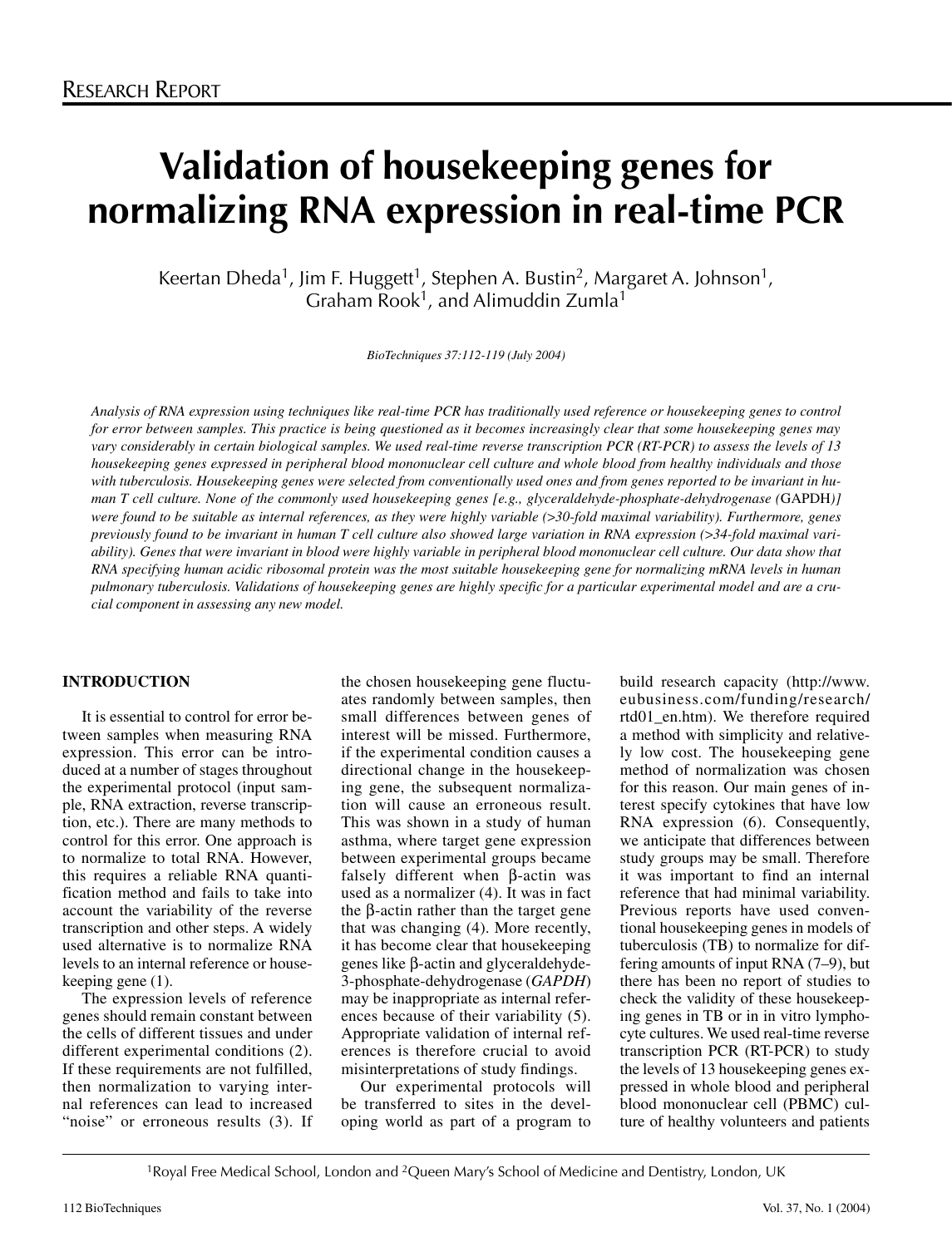| Table 1. Housekeeping Genes Selected for Group 1 and Group 2 Panels |
|---------------------------------------------------------------------|
|---------------------------------------------------------------------|

| <b>Group 1 Housekeeping Genes</b>                                                                                                                                                                                                                                                                                                                                                    | <b>Group 2 Housekeeping Genes</b>                                                                                                                                     |
|--------------------------------------------------------------------------------------------------------------------------------------------------------------------------------------------------------------------------------------------------------------------------------------------------------------------------------------------------------------------------------------|-----------------------------------------------------------------------------------------------------------------------------------------------------------------------|
| Human acidic ribosomal protein (HuPO)<br>$\beta$ -Actin ( <i>BA</i> )<br>Cyclophylin (CYC)<br>Glyceraldehyde-3-phosphate dehydrogenase (GAPDH)<br>Phosphoglycerokinase (PGK)<br>$\beta_2$ -Microglobulin (B2M)<br>$\beta$ -Glucuronidase (GUS)<br>Hypoxanthine phosphoribosyltransferase (HPRT)<br>Transcription factor IID TATA binding protein (TBP)<br>Transferrin receptor (TfR) | Human acidic ribosomal protein (HuPO)<br>Elongation factor-1- $\alpha$ (EF-1- $\alpha$ )<br>Metastatic lymph node 51 (MLN51)<br>Ubiquitin conjugating enzyme (UbcH5B) |

with TB. Housekeeping genes were selected from those usually used and others found to be invariant in human T cell culture (10). Here we report a validation exercise to identify the most suitable housekeeping gene in studies of pulmonary tuberculosis (PTB).

## **MATERIALS AND METHODS**

### **Patients and Samples**

Clinical samples  $(n = 28)$  were taken from four patients with smear-positive PTB, four healthy individuals, and the cells harvested from PBMC cultures of four additional patients with PTB. In order to maximize variability, we chose subjects of different ages (from 26 to 50 years), sex, and ethnicity (Caucasian, Somalian, Indian, Chinese, Filipino, and Black African). Informed consent was obtained from patients, and the relevant hospital ethics committees approved the study.

Whole blood (20 mL) was taken, and 2.5 mL was immediately transferred into PreAnalytiX PAXgene™ blood RNA tubes (Qiagen, Valencia, CA, USA) to fix the mRNA expression profile (11). The remaining blood was transferred to a heparinized container and transported in a thermo flask at 37°C. Heparinized blood was incubated at 37°C for a further 4 h on reaching the laboratory, after which a further 2.5-mL sample was transferred to a PAXgene tube.

Blood taken from four of the patients with PTB was layered over a Ficoll-Paque® gradient (Amersham Biosciences, Piscataway, NJ, USA) and the PBMCs isolated. PBMCs were cultured in triplicate in RPMI (supplemented with 5% human AB serum, glutamine, and penicillin-streptomycin) at a cell concentration of  $1 \times 10^6$  cells/mL (final volume of 0.5 mL) in 24-well plates. Cells stimulated with TB antigen (12) and harvested at baseline and days 2/3. Days 4/5 were used for housekeeping gene expression studies. Control wells were challenged with phytohemagglutinin, *Mycobacterium vaccae* sonicate, or no antigen. Cell viability was assessed at each harvest with trypan blue, and a proliferation assay was performed on days 4/5 to quantify the proliferative response to antigen challenge [bromodeoxyuridine (BrdU) cell proliferation enzyme-linked immunosorbent assay (ELISA); Roche Applied Science, Indianapolis, IN, USA].

## **Selection of Housekeeping Genes**

We first studied the gene expression levels of 10 housekeeping genes (designated group 1) using a commercially available assay (TaqMan® human endogenous control plate; Applied Biosystems, Foster City, CA, USA) (13). The 10 genes investigated in this assay are shown in Table 1. We selected group 2 genes as they were among 47 out of 535 maintenance genes found by microarray data to be relatively stable in 11 different human tissues (14), and since they were found to be invariant in human CD4 T cell cultures from cord blood (10).

Our aim was to identify a housekeeping gene with minimal variability under our different experimental conditions. As some of the genes of interest are low-copy number cytokines, we anticipated that a significant change between study groups was likely to be small. Therefore, a standard deviation of less than 2-fold from the mean expression level of the gene was chosen

as a requirement for suitability as a reference gene.

We did not use ribosomal subunit RNAs as housekeeping genes, as we used oligo(dT) as a primer for cDNA synthesis, and compared to specific downstream primers, random hexamer primers have been shown to overestimate mRNA copy numbers by up to 19-fold (15).

## **Isolation of RNA and cDNA Synthesis**

RNA was isolated from whole blood collected in PAXgene tubes using the PreAnalytiX PAXgene blood RNA kit (Qiagen) and from harvested PBMCs using the RNeasy® Mini kit (Qiagen). All samples were DNase (Qiagen) treated. The RNA template was qualitatively assessed and quantified using an Agilent 2100 Bioanalyzer with the RNA 6000 Nano Labchip® kit for blood-derived RNA and the RNA 6000 Pico Labchip kit for culture-derived RNA (all from Agilent Technologies, Palo Alto, CA, USA). Total RNA extraction varied from approximately 1–5 μg for blood and 0.1–0.8 μg from  $5 \times$  $10<sup>5</sup>$  cells. To study the effect on housekeeping gene expression, we used a fixed amount of input RNA for each cDNA reaction. Limited RNA quantities dictated input RNA amounts to be 600 ng for PTB patients, 400 ng for healthy volunteers, and 3 ng for the PBMC culture reactions. Reverse transcription reactions were performed following the manufacturer's instructions using Omniscript® Reverse Transcriptase (Qiagen) for blood-derived RNA and Sensiscript® Reverse Transcriptase (Qiagen) for culture-derived RNA in 60-μL reactions.

## **Real-Time PCR**

The PCRs for group 1 genes were performed using the ABI Prism® 7700 Sequence Detection System (Applied Biosystems). In each reaction, approximately 15 and 0.1 ng of reverse-transcribed RNA (based on the initial RNA concentration) was used for blood and cell culture PCRs, respectively. The TaqMan endogenous control plate assay was used according to the manufac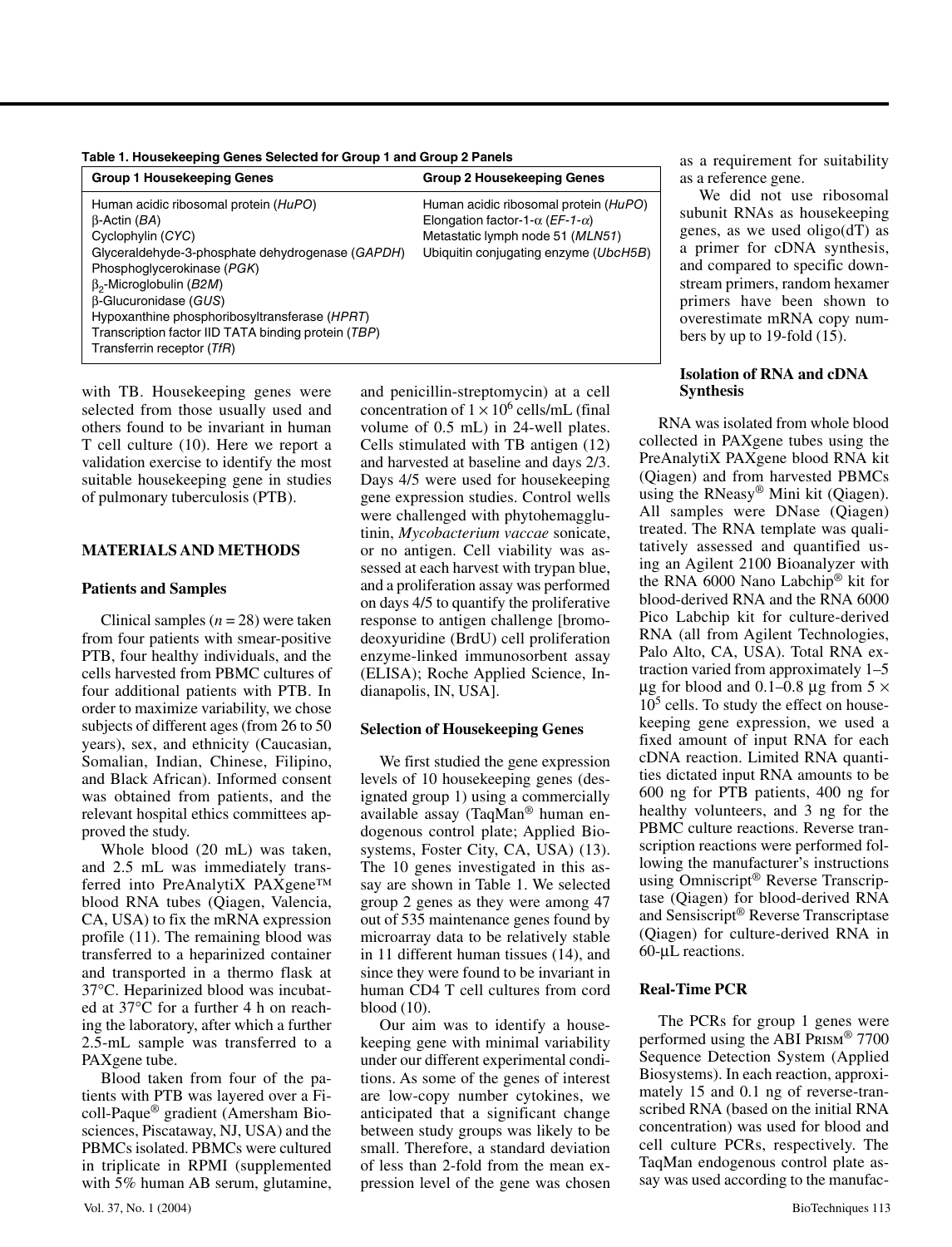turer's instructions, with the exception of the 18S ribosomal RNA reaction, which was omitted (initial step of 50°C for 2 min and 95°C for 10 min, followed by 40 cycles of 95°C for 15 s and 60°C for 1 min, in a 50-µL reaction volume). Using these parameters, the reaction efficiency approaches 100%.

The primer and probe sequences for group 2 were obtained from previously published work (10). These sequences are shown in Table 2. Primers and probes were synthesized by MWG (Ebersberg, Germany) and Sigma-Genosys Ltd. (Cambridgeshire, UK), respectively, with the exception of human acidic ribosomal protein (*HuPO*), which was purchased from Applied Biosystems (Assays-on-Demand™). Primers and probes were used at 500 and 300 nM, respectively, in a 50-μL reaction. The reactions were performed on the 7700 Sequence Detection System with the same parameters as the group 1 genes. Reaction efficiencies for group 2 genes (range of 96%–100%) were derived from serial dilutions of purified PCR product. Amplification of the correct product was confirmed by using the Agilent 2100 Bioanalyzer (with the DNA 500 Labchip Kit; Agilent Technologies) (16). All reactions were run in duplicate, and cycle threshold  $(C_t)$ values for group 1 genes were normalized to the internal positive control (IPC) to control for interplate variability. *HuPO* measurements were used to compare the results between groups 1 and 2. Nontemplate controls were used as recommended (5).

### **Data Presentation and Calculations**

In PCRs with efficiencies approaching 100%, the amount of internal reference gene relative to a calibrator (fold change between two  $C_t$  values) is given by the equation (17):

#### Fold difference =  $2^{-\Delta Ct}$

At a reaction efficiency of 100%, 1 cycle (expressed as  $C_t$  in real-time PCR) corresponds to a 2-fold change. The variability of individual housekeeping genes were reflected as standard deviation and ranges, expressed as an average fold change from the mean or as a maximum fold change (maximum variability), respectively.

### **RESULTS**

#### **Housekeeping Gene Expression in Whole Blood**

The median expression level  $(C<sub>t</sub>)$ value) of group 1 and group 2 housekeeping genes for whole blood  $(n = 16)$ are shown in Figure 1 (A and B). Also shown are  $C_t$  25th and 75th percentile values and ranges for each housekeeping gene. Figure 2 shows the standard deviation expressed as a fold change from the mean and range expressed as maximum variability for selected housekeeping genes in whole blood.

The most stable housekeeping gene in whole blood was *HuPO*, with an average fold change of <2 and a maximal variability of <5-fold. There was considerably greater variability for *GAPDH*, β-actin, and hypoxanthine



**Figure 1. Real-time PCR cycle threshold values in blood samples.** Expression levels of group 1 genes (A) and group 2 genes (B) are shown as medians (lines), 25th percentile to the 75th percentile (boxes) and ranges (whiskers) for 16 human blood samples (4 healthy and 4 tuberculosis patients at two time points 4 h apart). *HuPO*, human acidic ribosomal protein; *BA*, β-actin; *CYC*, cyclophylin; *GAPDH*, glyceraldehyde-3-phosphate dehydrogenase; *PGK*, phosphoglycerokinase; *B2M*, β<sub>2</sub>-microglobulin; *GUS*, β-glucuronidase; *HPRT*, hypoxanthine phosphoribosyltransferase; *TBP*, transcription factor IID TATA binding protein; *TfR*, transferrin receptorl; *UbcH5B*, ubiquitin conjugating enzyme; *EF-1-*α, elongation factor-1-α; *MLN51*, metastatic lymph node 51.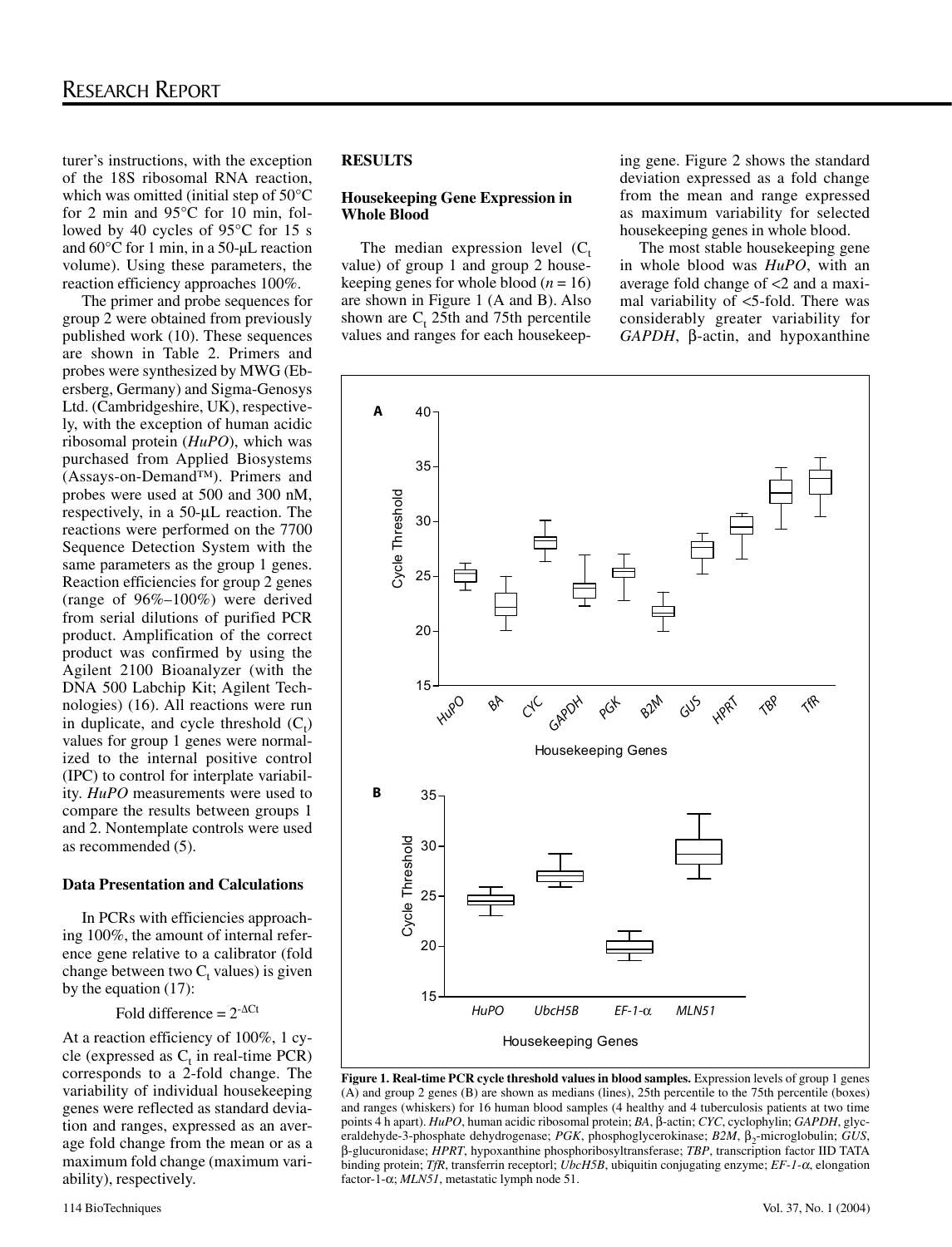| Genes                                                                                                                                                                                     | <b>Sequences</b>                                                                                                                      | <b>Product</b><br><b>Size</b><br>(bp) | $R^2$ |
|-------------------------------------------------------------------------------------------------------------------------------------------------------------------------------------------|---------------------------------------------------------------------------------------------------------------------------------------|---------------------------------------|-------|
| $EF-1-\alpha$                                                                                                                                                                             | probe: 5'-(FAM-AGCGCCGGCTATGCCCCTG-TAMRA)-3'<br>primer 1: 5'-CTGAACCATCCAGGCCAAAT-3'<br>primer 2: 5'-GCCGTGTGGCAATCCAAT-3'            | 59                                    | 0.992 |
| <b>MLN51</b>                                                                                                                                                                              | probe: 5'-(FAM-AGGCCTGTGGAAGCTGGTGGGC-TAMRA)-3'<br>primer 1: 5'-CAAGGAAGGTCGTGCTGGTT-3'<br>primer 2: 5'-ACCAGACCGGCCACCAT-3'          | 72                                    | 0.999 |
| UbcH5B                                                                                                                                                                                    | probe: 5'-(FAM-TGATCTGGCACGGGACCCTCCA-TAMRA)-3'<br>primer 1: 5'-TGAAGAGAATCCACAAGGAATTGA-3'<br>primer 2: 5'-CAACAGGACCTGCTGAACACTG-3' | 64                                    | 0.999 |
| <b>HuPO</b>                                                                                                                                                                               | Assays-on-Demand (Applied Biosystems)                                                                                                 | 110                                   | 0.999 |
| Group 1                                                                                                                                                                                   | TagMan Human Endogenous Control Plate (Applied Biosystems)                                                                            | N.A.                                  | N.A.  |
| $EF$ -1- $\alpha$ , elongation factor-1- $\alpha$ ; MLN51, metastatic lymph node 51; UbcH5B, ubiquitin conjugating enzyme; HuPO,<br>human acidic ribosomal protein; N.A., not applicable. |                                                                                                                                       |                                       |       |

**Table 2. Primer and Probe Sequences Used to Quantify Gene Expression by Real-Time PCR**

phosphoribosyltransferase (*HPRT)* (maximum variability of 20- to 25 fold). When gene expression at 4 h was compared to baseline, there was little difference in the expression levels of all 13 genes (average fold change for all genes over  $4 h = 1.37 \pm 0.33x$ .

#### **Housekeeping Gene Expression in PBMC Culture**

The median expression levels  $(C_t)$ value) of group 1 and group 2 housekeeping genes for PBMC culture (*n* = 12) are shown in Figure 3 (A and B). Figure 4 shows the  $C_t$  values expressed

as fold changes. The most stable housekeeping genes in PBMC culture were *HuPO* and *HPRT* with an average fold change of <2 and a maximal variability of approximately 5-fold each. The most variable genes were *GAPDH*, β<sub>2</sub>microglobulin, β-actin, and elongation factor 1-α (*EF-1-*α) with an average fold of >2 and a maximum variability of 20- to 35-fold.

## **DISCUSSION**

A study of the expression levels of 13 housekeeping genes in patients with



**Figure 2. Fold change in gene expression.** Variability of selected group 1 genes and group 2 genes in human whole blood shown as an average fold change from the mean (columns) and maximum fold change (error bars). *HuPO*, human acidic ribosomal protein; *BA*, β-actin; *GAPDH*, glyceraldehyde-3 phosphate dehydrogenase; *HPRT*, hypoxanthine phosphoribosyltransferase; *B2M*, β<sub>2</sub>-microglobulin; *EF-1-*α, elongation factor-1-α; *UbcH5B*, ubiquitin conjugating enzyme.

TB revealed only one gene suitable for normalization of RNA levels. According to our selection criteria of <2-fold, *HuPO* was the most suitable gene overall (blood and PBMC culture). *GAPDH* and β-actin did not satisfy our suitability criteria and had an unacceptably high maximal variability. Moreover, genes found to be invariant in mitogen-stimulated human T cell cultures (10) were found to be unsuitable when studied in human PBMC cultures stimulated with TB antigen. Other genes like *HPRT* were more variable in whole blood than in proliferating PBMC cultures. This report shows that housekeeping genes are highly specific for a particular experimen-

tal model, and validation for each situation, on an individual basis, is a crucial requirement.

Housekeeping genes can be variable and prone to directional shifts induced by experimental conditions, thereby causing problems for reliable normalization. An alternative is normalization to total RNA. This approach avoids the controversies and validation of housekeeping genes. However, it does not control for error introduced by the reverse transcription and other steps and requires significant amounts of RNA. More importantly, there must be an accurate and reliable method of RNA quantification. This can be problematic when a spectrophotometer is used because of instrument insensitivity, signal contribution by contaminants, residual DNA despite DNAase treatment, and unreliability at concentrations below 100 ng/ $\mu$ L (3,5). We have found the Agilent 2100 Bioanalyzer to give consistent results between group 1 and group 2 genes, and it is generally considered to be more reliable than a spectrophotometer (5). The analyzer, however, is expensive and may not be widely available, especially to laboratories in developing countries where the burden of TB is the highest, and there is an urgent need to build research capacity.

The data presented here describe a practical alternative to RNA normalization and address some of the prob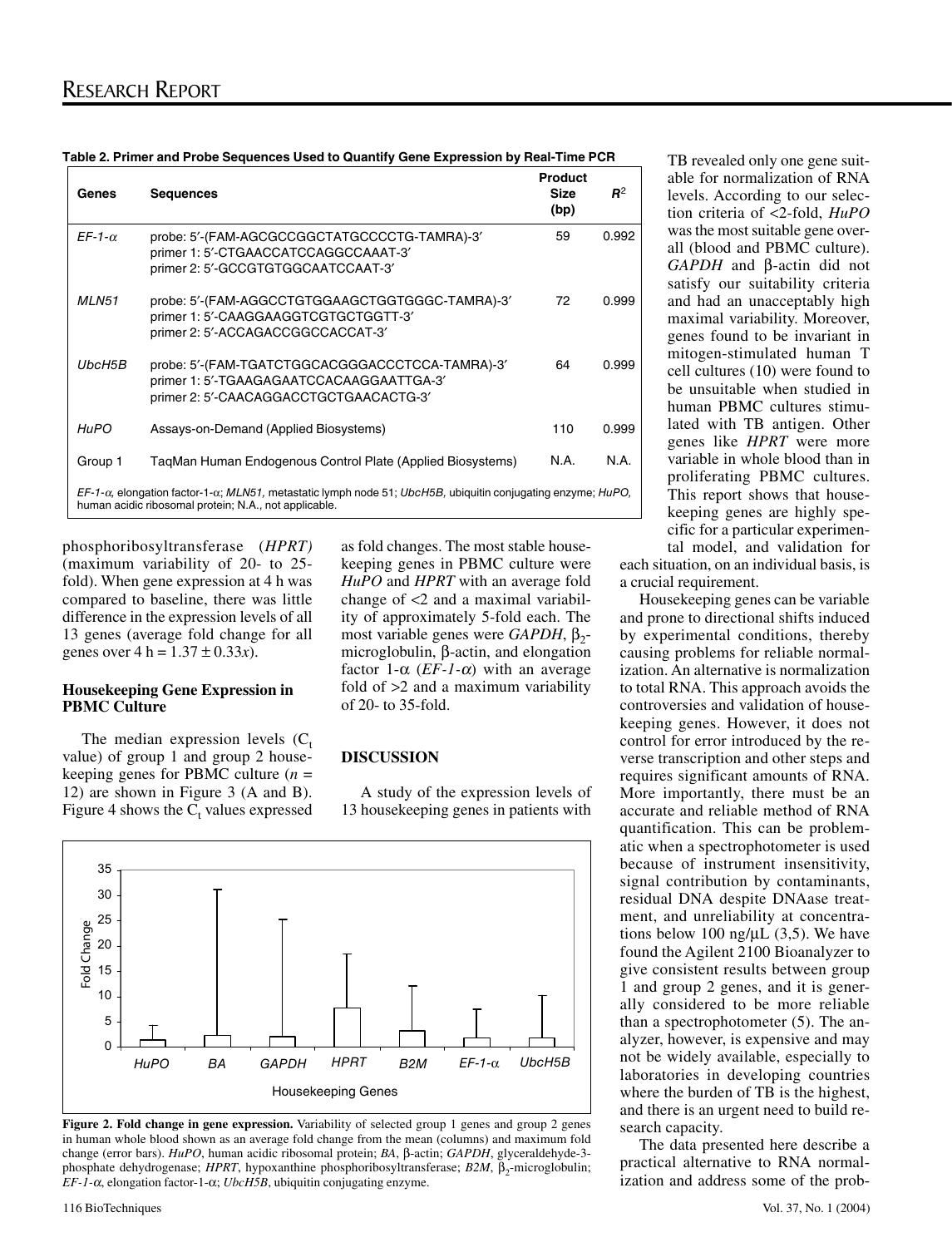lems with housekeeping genes. For our model of cytokine study in human TB, finding a suitable housekeeping gene created a convenient way to normalize for differing input amounts of RNA and avoided the errors associated with *GAPDH* and β-actin. We also defined the limits of the *HuPO* gene's variability, which is helpful for data interpretation when normalizing low-copy

number cytokines. The disadvantage of HK gene validation is that considerable effort and cost is expended to perform an exercise like the one presented here. This may not be feasible in small studies or those with limited budgets. Similar constraints apply to normalization with an average of three housekeeping genes (18). Our findings will facilitate the use of the housekeeping gene meth-



**Figure 3. Real-time PCR cycle threshold values in peripheral blood mononuclear cell (PBMC) culture samples.** Expression levels of group 1 genes (A) and group 2 genes (B) are shown as medians (lines), 25th percentile to the 75th percentile (boxes), and ranges (whiskers) for 12 human PBMC culture samples (4 tuberculosis patients at 3 time points). *HuPO*, human acidic ribosomal protein; *BA*, β-actin; *CYC*, cyclophylin; *GAPDH*, glyceraldehyde-3-phosphate dehydrogenase; *PGK*, phosphoglycerokinase; *B2M*, β2-microglobulin; *GUS*, β-glucuronidase; *HPRT*, hypoxanthine phosphoribosyltransferase; *UbcH5B*, ubiquitin conjugating enzyme; *EF-1-*α, elongation factor-1-α; *MLN51*, metastatic lymph node 51.

od in small laboratories or those from resource-poor settings when studying TB host gene expression in blood and PBMC culture.

In order to create maximum variability, we used subjects of different ages, sex, and ethnic backgrounds. We also used different tissues or cell types sampled at different time points, which included cells challenged with TB antigen. Our selection of subjects and time points mirrored experimental protocols that we propose to use in our laboratory to study cytokines. We found that the housekeeping gene variability in blood was largely due to inter-individual differences. There was surprisingly little difference in gene expression levels at 4 h in the samples of both healthy and TB patients, considering that these samples had been subjected to in vitro storage conditions for several hours. It is possible that the expression of highly regulated genes [e.g., cyclooxygenase-2 (*COX2*)] would have shown a large variability between time points. Compared to blood, the variability in culture was due to both inter-individual differences and differences between different culture time points. These differences were not patient specific.

We found that using the Applied Biosystems' commercial plate was a convenient way to do our initial screen because these genes vary in expression levels and cover a wide range of biological functions. We selected group 2 genes to increase the number of genes considered in our validation exercise. A variability of 2-fold was chosen, as some cytokines [e.g., interleukin 4 (IL-4)] are both expressed and biologically functional at low levels (17). A one-log difference is significant in human models of TB (19). A housekeeping gene with wider variability would increase the assay noise, hence limiting sensitivity.

In conclusion, *HuPO* is suitable for use as a housekeeping gene in models of human PTB when gene expression is studied in whole blood and PBMC cultures. *GAPDH* and β-actin are unsuitable for this purpose. Whatever strategy is used to control for differences in input RNA it must be validated for a particular experimental model on an individual basis. This is to avoid significant inaccuracies when quantifying target gene expression.